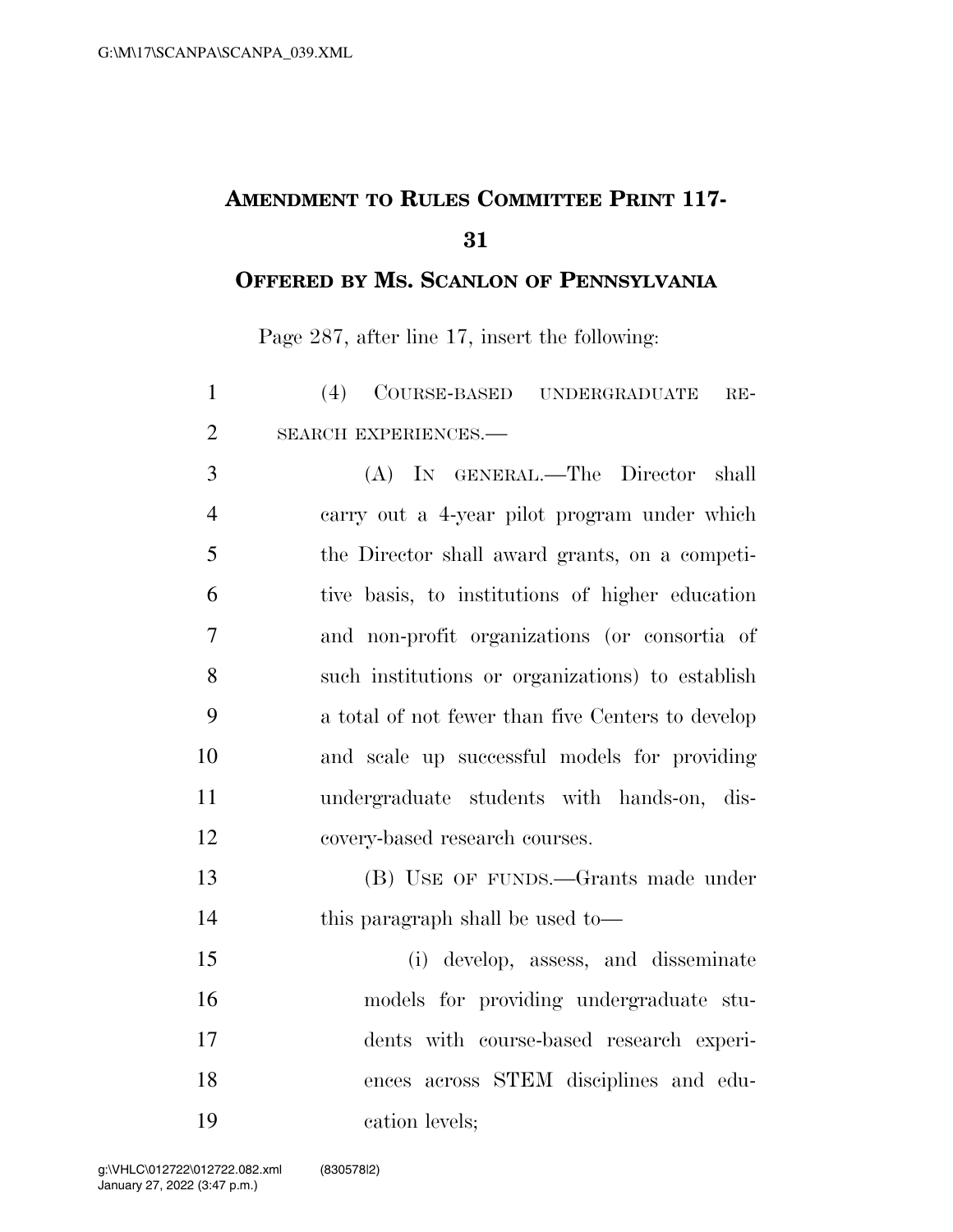| $\mathbf{1}$   | (ii) identify and address opportunities        |
|----------------|------------------------------------------------|
| $\overline{2}$ | and challenges in facilitating implementa-     |
| 3              | tion across a broad range of institution       |
| $\overline{4}$ | types, including minority-serving institu-     |
| 5              | tions and community colleges;                  |
| 6              | (iii) identify and develop best prac-          |
| 7              | tices to address barriers for faculty, includ- |
| 8              | ing institutional culture, resources, and in-  |
| 9              | centive structures;                            |
| 10             | (iv) identify and address factors that         |
| 11             | may facilitate or discourage participation     |
| 12             | by students from all backgrounds;              |
| 13             | (v) provide faculty with curriculum,           |
| 14             | professional development, training, net-       |
| 15             | working opportunities, and other support       |
| 16             | to enable the development, adaptation, or      |
| 17             | expansion of a discovery-based research        |
| 18             | course; and                                    |
| 19             | (vi) collect data and carry out re-            |
| 20             | search to evaluate the impacts of course-      |
| 21             | based undergraduate research experiences       |
| 22             | on the STEM workforce.                         |
| 23             | (C) PARTNERSHIPS.—In making awards             |
| 24             | under this paragraph, the Director shall con-  |
| 25             | sider the extent to which the proposed Center  |